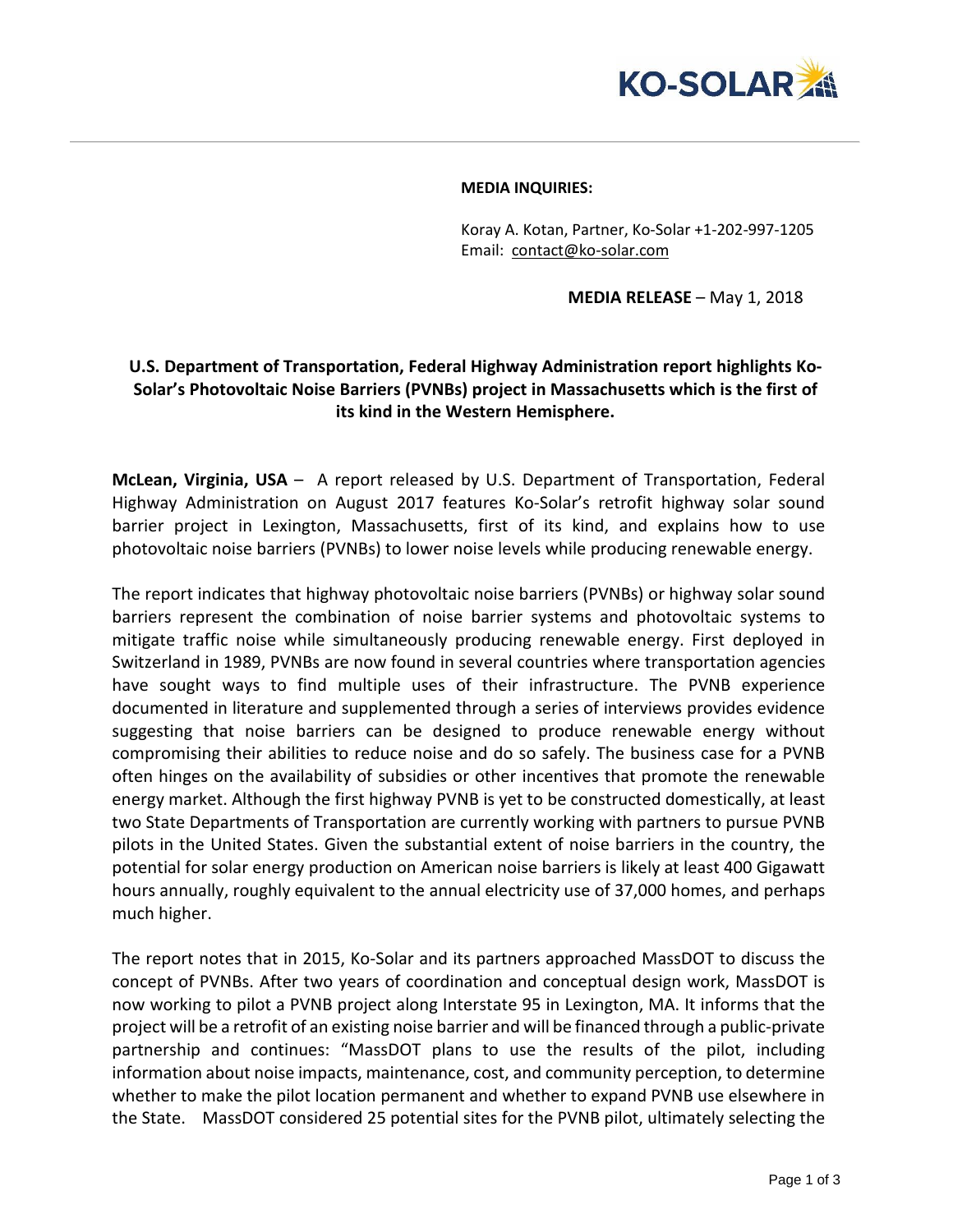Lexington site. The noise barrier, which is on the north side of the highway, is 3,000 feet (~915 m) long, 20 (~6 m) feet tall, and is constructed of reinforced concrete. A critical aspect of the pilot program is to monitor noise levels to understand whether, if at all, the PVNB affects the noise levels that abutters perceive or that occur on the other side of the highway. The racks of solar panels will be installed on the highway side of the barrier, while the side of the barrier facing abutters would not change significantly."

The report further details "The exact size of the PV module system has not yet been determined, but MassDOT anticipates that if the full length of the noise barrier is used, approximately 825,000 kWh will be generated annually. This would be the equivalent of supplying 120 homes per year with electricity. MassDOT would not incur any capital costs. Although MassDOT is still working out the details of the partnership in the RFP, it is likely that the project would benefit MassDOT by allowing the agency to purchase the electricity at a guaranteed, long-term rate. The developer would likely receive credits under the Massachusetts solar renewable energy credit program or the new Solar Massachusetts Renewable Target (SMART) Program, a renewable energy tariff program. The developer would also likely receive a Federal Solar Investment Tax Credit, which is currently a 30 percent tax credit claimed against the tax liability of residential, commercial, and utility investors in solar energy property.

The report indicates that MassDOT solicited input on the project from abutters and other Lexington residents through letters to those living near the project site, a public meeting, and meetings with other stakeholders, such as Sustainable Lexington, a local advocacy group. Stakeholders raised several concerns before and during the public meeting, including potential changes to noise levels on both sides of the highway concerns by conducting a final noise analysis prior to the solar panel installation; if the analysis finds that negative noise effects are created, the project will not move forward. At the conclusion of the public meeting, MassDOT held a referendum for abutters to vote on the pilot project (abutters not at the meeting were also able to request a ballot). In accordance with noise barrier standards, a two thirds majority in support of the project was needed for it to move forward. Eleven votes were cast, all of which were in support of the pilot project.

The Federal Highway Administration report indicates that the pilot is expected to last two years from the date the solar panels are operational. MassDOT is developing evaluation criteria for the pilot project that it will use to evaluate whether to keep the site in operation after the twoyear demonstration period, as well as whether to expand PVNBs to other locations in the State. The evaluation criteria have not yet been finalized, but will likely include changes to the noise abatement characteristics of the noise barrier, required maintenance of the solar panels, impacts to the longevity of the noise barrier, total costs, and community feedback. If the pilot project is successful, MassDOT may consider options for retrofitting other noise barriers with PV modules as well as piloting the PV integrated concept when a noise barrier(s) is constructed. This will also allow other states to consider applying solar sound barriers in their highways, consequently, increasing the use of solar energy in transportation areas reducing noise pollution and carbon from the atmosphere while generating funds for local and state agencies.